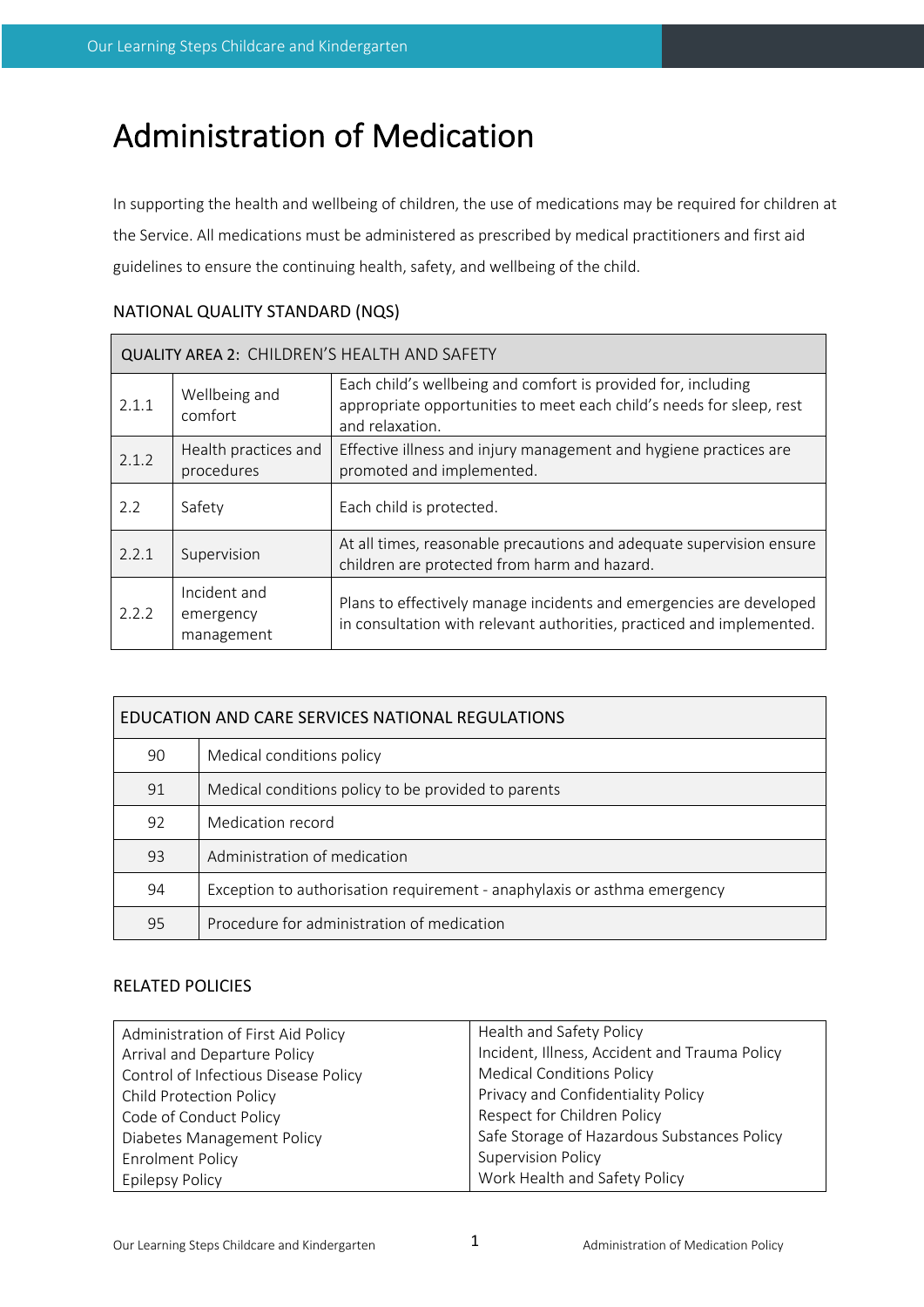| L Family Communication Policy |  |
|-------------------------------|--|

# PURPOSE

To ensure all educators of the Service can safely administer children's required medication with the written consent of the child's parent or guardian. Educators will follow this stringent procedure to promote the health and wellbeing of each child enrolled at the Service.

# SCOPE

This policy applies to children, families, staff, management, and visitors of the Service.

# IMPLEMENTATION

Families requesting the administration of medication to their child will be required to follow the guidelines developed by the Service to ensure the safety of children and educators. The Service will follow legislative guidelines and standards to ensure the health of children, families, and educators at all times.

# Management will ensure that:

- The *Administration of Medication* Record is completed for each child.
- Medication is only administered by the Service with written authority signed by the child's parent or other responsible person named and authorised in the child's enrolment record to make decisions about the administration of medication.
- Medication provided by the child's parents must adhere to the following guidelines:
- The administration of any medication is authorised by a parent or guardian;
- Medication is prescribed by a registered medical practitioner (with instructions either attached to the medication, or in written/verbal form from the medical practitioner.)
- Medication is from the original container;
- Medication has the original label clearly showing the name of the child;
- Medication is before the expiry/use by date.
- Any person delivering a child to the Service must not leave any type of medication in the child's bag or locker: Medication must be given directly to an educator for appropriate storage upon arrival.
- Written and verbal notifications are given to a parent or other family member of a child as soon as practicable if medication is administered to the child in an emergency when consent was either verbal or provided by medical practitioners.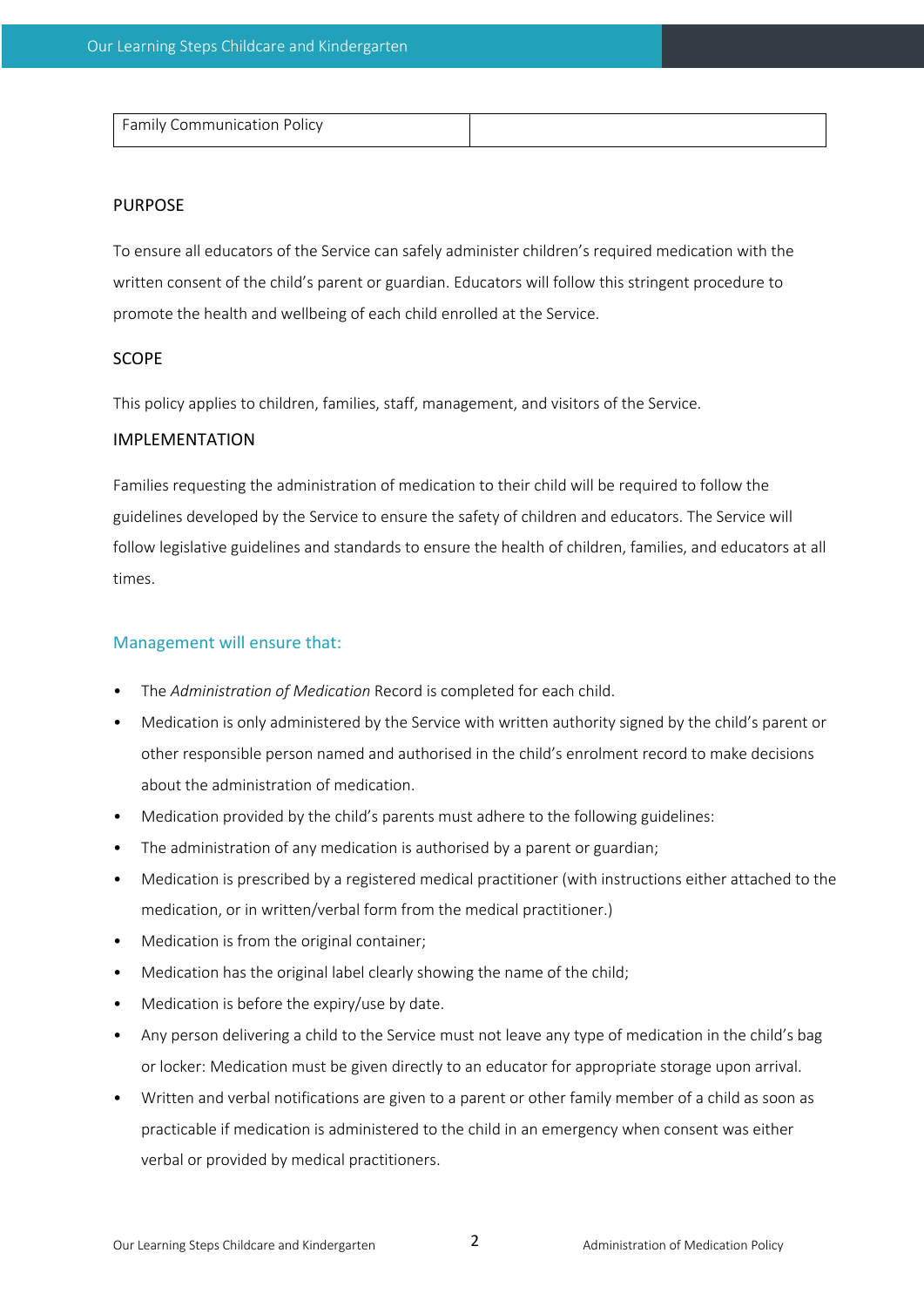- If medication is administered without authorisation in the event of an asthma or anaphylaxis emergency the parent of the child are notified as soon as practicable.
- If the incident presented imminent or severe risk to the health, safety and wellbeing of the child or if an ambulance was called in response to the emergency (not as a precaution) the regulatory authority will be notified within 24 hours of the incident.
- Enrolment records for each child outline the details of persons permitted to authorise the administration of medication to the child.
- Reasonable steps are taken to ensure that medication records are maintained accurately.
- Medication forms are kept in a secure and confidential manner and archived for the regulatory prescribed length of time following the child's departure from the service.
- Children's privacy is maintained, working in accordance with the Australian Privacy Principles (APP).
- Educators receive information about medical and medication policies during their induction.
- Written consent is requested from families on the enrolment form to administer emergency asthma, anaphylaxis, or other emergency medication or treatment if required.
- Families are informed of the Service's medical and medication policies
- Safe practices are adhered to for the wellbeing of both the child and educators.

# A Nominated Supervisor/ Responsible Person /Educators will:

- Not administer any medication without the authorisation of a parent or person with authority, except in the case of an emergency, when the written consent on an enrolment form, verbal consent from an authorised person, a registered medical practitioner or medical emergency services will be acceptable if the parents cannot be contacted.
- Ensure that medications are stored in the refrigerator in an area inaccessible to children. For medications not requiring refrigeration, they will be stored in an area inaccessible to children.
- Ensure that two educators administer and witness medications at all times. One of these educators must have approved First Aid qualifications and a Diploma level qualification (minimum) to administer medication, in accordance with best practice, current legislation and regulations. Both educators are responsible for:
	- o Checking the Medication Form
	- o Checking the prescription label for;
		- § The child's name
		- The amount of medication being administered
		- **The use-by date.**
	- o Confirming that the correct child is receiving the medication
	- Signing and dating the medication form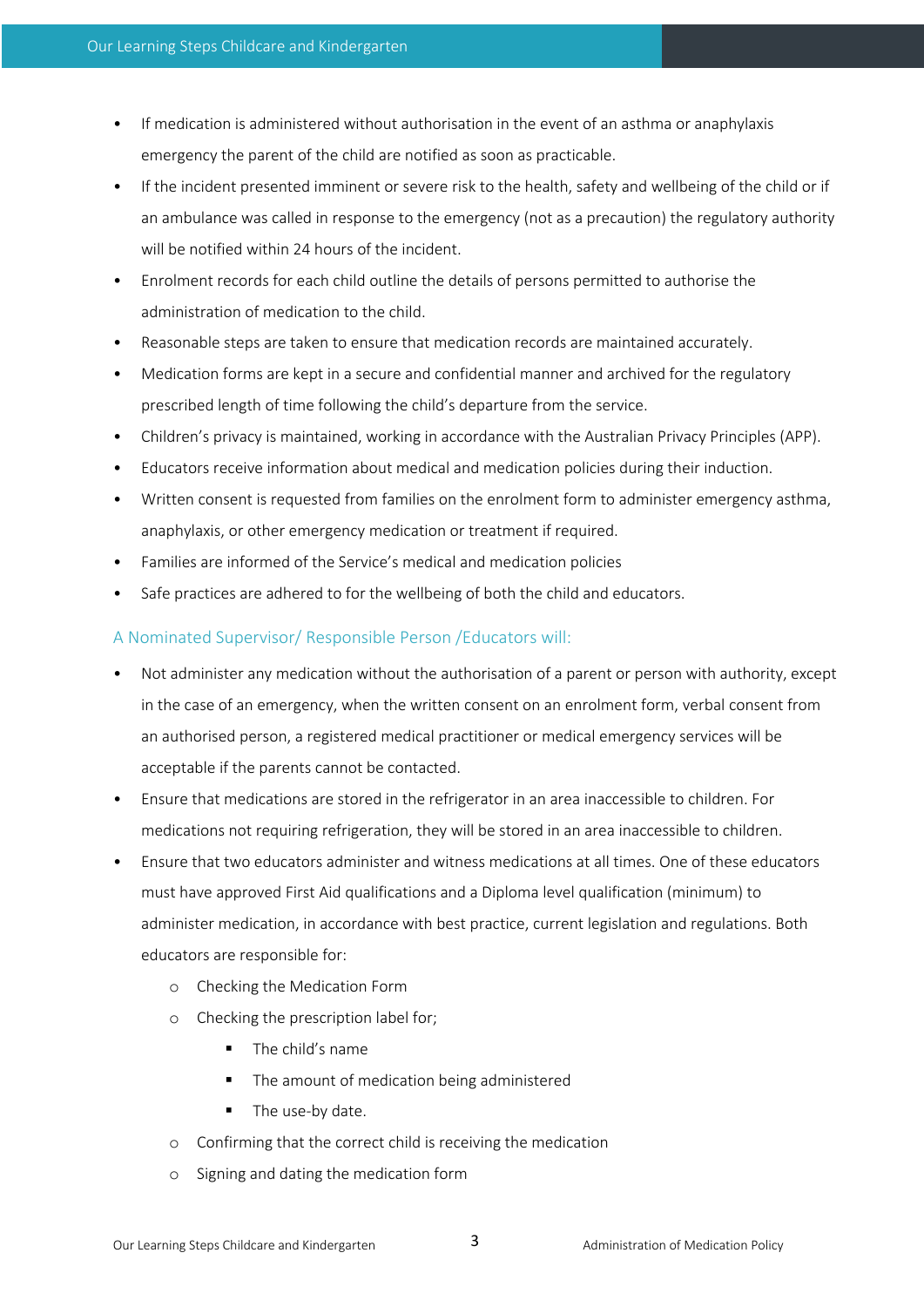- o Returning the medication back to the locked medication container.
- Follow hand-washing procedures before and after administering medication.
- Discuss any concerns or doubts about the safety of administering medications with management to ensure the safety of the child.
- Seek further information from the family, the prescribing doctor, or the Public Health Unit before administering medication if required.
- Ensure that the instructions on the Medication Form are consistent with the doctor's instructions and the prescription label.
- Invite the family to request an English translation from the medical practitioner for any instructions written in a language other than English.
- Ensure that the Medication Record is completed and stored correctly.

#### Families will:

- Notify educators, verbally when children are taking any short-term medications.
- Notify educators, via the enrolment form and verbally when children are taking any long-term or precautionary medications.
- Complete and sign an *Administration of Medication* Record for their child requiring medication whilst they are at the Service.
- Assist the Service to complete long-term medication plans with reference to the medical practitioner's advice and ensure plans are signed by the medical practitioner.
- Update (or verify currency of) long term medication records quarterly or as the child's medication needs change.
- Be required to keep prescribed medications in original containers with pharmacy labels. Please understand that medication will only be administered as directed by the medical practitioner and only to the child whom the medication has been prescribed for. Expired medications will not be administered.
- Keep children away at home while any symptoms of an illness remain.
- Keep children at home for 24 hours from commencing antibiotics to ensure they have no side effects to the medication.
- NOT leave any medication in children's bags.
- Give any medication for their children to an educator who will provide the family with a *Administration of Medication* record to complete.
- Complete the *Administration of Medication* record and the educator will sign to acknowledge the receipt of the medication.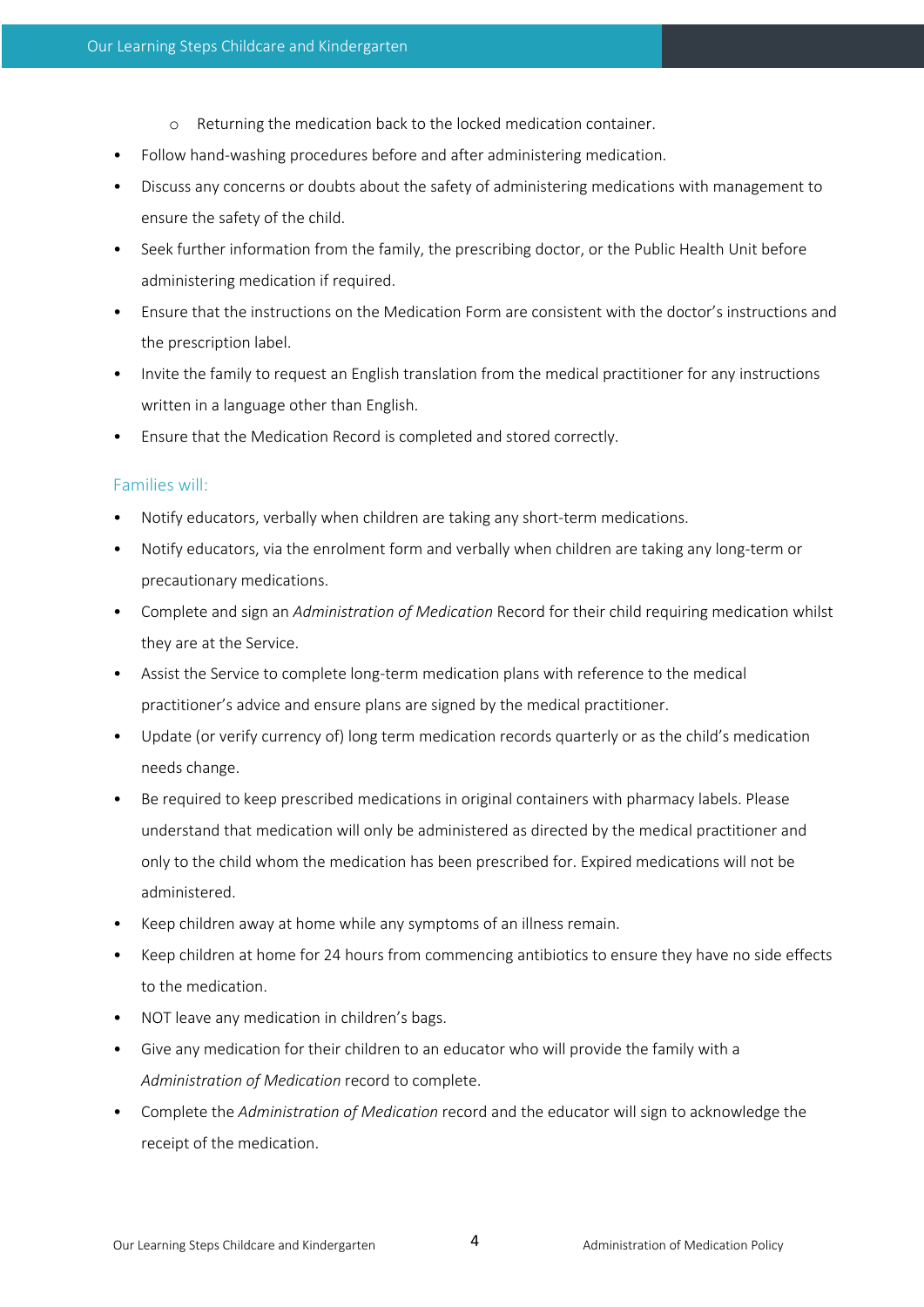• Provide any non-prescription medications (including Paracetamol, and at the discretion of the Service) with a letter from the doctor detailing the child's name and dosage: Note that the stated procedure for administering medications applies to the administration of non-prescription medications.

# Guidelines for administration of Paracetamol

- In exceptional circumstances, and at the discretion of the service, (for instance to relieve symptoms of a diagnosed allergic reaction) families must provide their own Paracetamol for use as directed by a medical practitioner.
- Paracetamol will be kept in the locked medication container for emergency purposes.
- To safeguard against the incorrect use of Paracetamol and minimise the risk of concealing the fundamental reasons for high temperatures, educators will only administer Paracetamol if it is accompanied by a Doctor's letter stating the reason for administering, the dosage, and duration it is to be administered for except for in emergency situations (onset of fever whilst at the Service).
- If a child presents with a temperature whilst at the Service, the family will be notified immediately and asked to organise collection of the child as soon as possible.
- The family will be encouraged to visit a doctor to find the cause of the temperature. While waiting for the child to be collected, educators will
	- o Remove excess clothing to cool the child down.
	- o Offer fluids to the child.
	- o Encourage the child to rest.
	- o Provide a cool, damp cloth for the child's forehead and back of the neck.
	- o Monitor the child for any additional symptoms.
	- o Maintain supervision of the ill child at all times, while keeping them separated from children who are well.

# Medications kept at the service

- Any medication, cream or lotion kept on the premises will be checked monthly for expiry dates.
- A list of first aid kit contents close to expiry or running low will be given to the Nominated Supervisor who will arrange for the purchase of replacement supplies.
- If a child's individual medication is due to expire or running low, the family will be notified by educators that replacement items are required.
- It is the family's responsibility to take home short-term medication (such as antibiotics) at the end of each day, and return it with the child as necessary.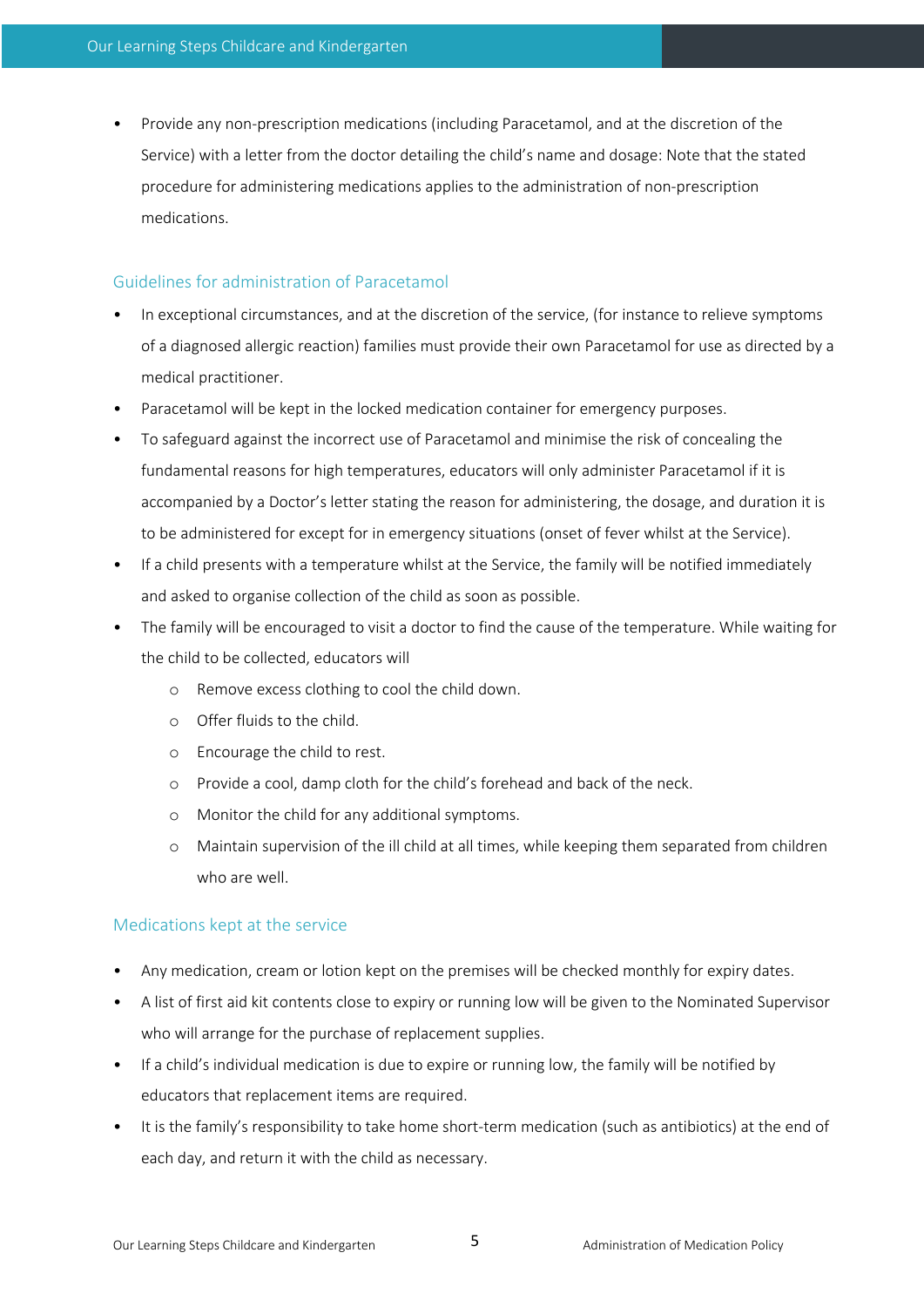- Medication will not be administered it it has past the product expirt date.
- Families are required to consent in terms and conditions for nappy creams (as supplied by families) to be administered.

# Emergency Administration of Medication

- In the occurrence of an emergency and where the administration of medication must occur, the Service must attempt to receive verbal authorisation by a parent of the child named in the child's Enrolment Form who is authorised to consent to the administration of medication.
- If a parent of a child is unreachable, the Service will endeavour to obtain verbal authorisation from an emergency contact of the child named in the child's Enrolment Form, who is authorised to approve the administration of medication.
- If all the child's nominated contacts are non-contactable, the Service must contact a registered medical practitioner or emergency service on 000.
- In the event of an emergency and where the administration of medication must occur, written notice must be provided to a parent of the child or other emergency contact person listed on the child's Enrolment Form.

# Emergency involving Anaphylaxis or Asthma

- For anaphylaxis or asthma emergencies, medication/treatment will be administered to a child without authorisation, following the provided action plan.
- The Service will contact the following (as required) as soon as practicably possible:
	- o Emergency Services
	- o A parent of the child
	- o The regulatory authority within 24 hours (if an ambulance was called).
- The child will be comforted, reassured, and removed to a quiet area under the direct supervision of a suitably experienced and trained educator.

#### Source

Australian Children's Education & Care Quality Authority. (2014).

Belonging, Being and Becoming: The Early Years Learning Framework for Australia. (2009).

Early Childhood Australia Code of Ethics. (2016).

Guide to the Education and Care Services National Law and the Education and Care Services National Regulations. (2017). Guide to the National Quality Framework. (2018).